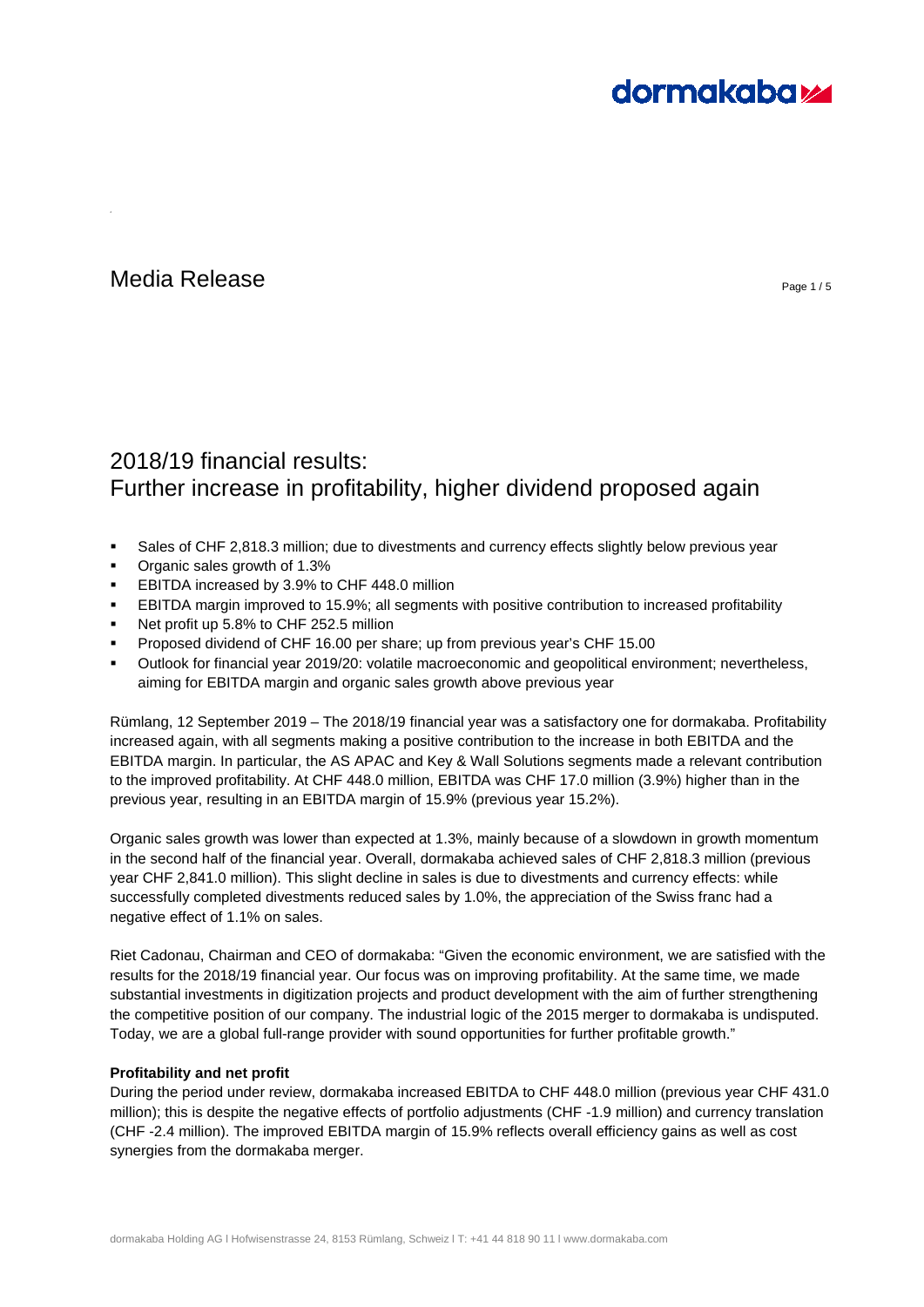

Page 2 / 5

Operating profit went up to CHF 375.0 million (previous year CHF 364.3 million), and the EBIT margin improved to 13.3% (previous year: 12.8%).

Profit before taxes for the 2018/19 financial year increased to CHF 332.7 million (previous year CHF 315.7 million). Income taxes came to CHF 80.2 million, which represents an improved income tax rate of 24.1% (previous year 24.4%).

dormakaba finished the 2018/19 financial year with a net profit of CHF 252.5 million, up from CHF 238.7 million in the previous year. This increase of 5.8% is the result of an improved operating profit, a better financial result and a lower income tax rate.

# **Cash flow and balance sheet**

Cash flow from operations rose to CHF 372.8 million (previous year CHF 367.2 million). Free cash flow improved significantly from CHF 37.1 million in the previous year to CHF 212.9 million in the year under review. This was mainly due to a higher operating cash flow and the proceeds from selling the minority stake in ISEO – whereas in the previous year the important acquisitions Skyfold and Kilargo were made. Cash flow from investment activities came to CHF 67.8 million, which is made up primarily of CHF 111.4 million of capital expenditures as well as CHF 40.9 million of proceeds from the sale of participations.

As at 30 June 2019, dormakaba had total assets of CHF 1,909.0 million. Net debt fell to CHF 651.4 million (previous year CHF 701.2 million). On the year-end date of 30 June 2019, equity came to CHF 258.5 million (previous year CHF 187.0 million), and the equity ratio to 13.5% (previous year 9.4%). This improvement results primarily from retained earnings from the better operating result.

# **Segment performances**

# *Access Solutions AMER (North and South America)*

Organic sales growth at the AS AMER segment amounted to -1.8%, with sales declining to CHF 816.7 million. At the same time profitability rose with an improvement in the EBITDA margin to 20.6% (previous year 19.7%).

# *Access Solutions APAC (Asia Pacific)*

AS APAC recorded organic growth of 3.7%, with sales of CHF 462.3 million. The EBITDA margin improved to 14.9% (previous year 14.1%).

#### *Access Solutions DACH (Germany, Austria and Switzerland)*

AS DACH reported organic growth of 2.8%, with segment sales of CHF 863.0 million. The EBITDA margin improved to 17.8% (previous year 17.4%).

#### *Access Solutions EMEA (Europe, Middle East and Africa)*

AS EMEA posted organic sales growth of 1.9% and sales of CHF 777.8 million. The EBITDA margin improved to 7.3% (previous year 7.2%).

#### *Key & Wall Solutions*

Key & Wall Solutions achieved organic sales growth of 2.2% and sales of CHF 401.9 million. The EBITDA margin rose to 15.7% (previous year 14.6%).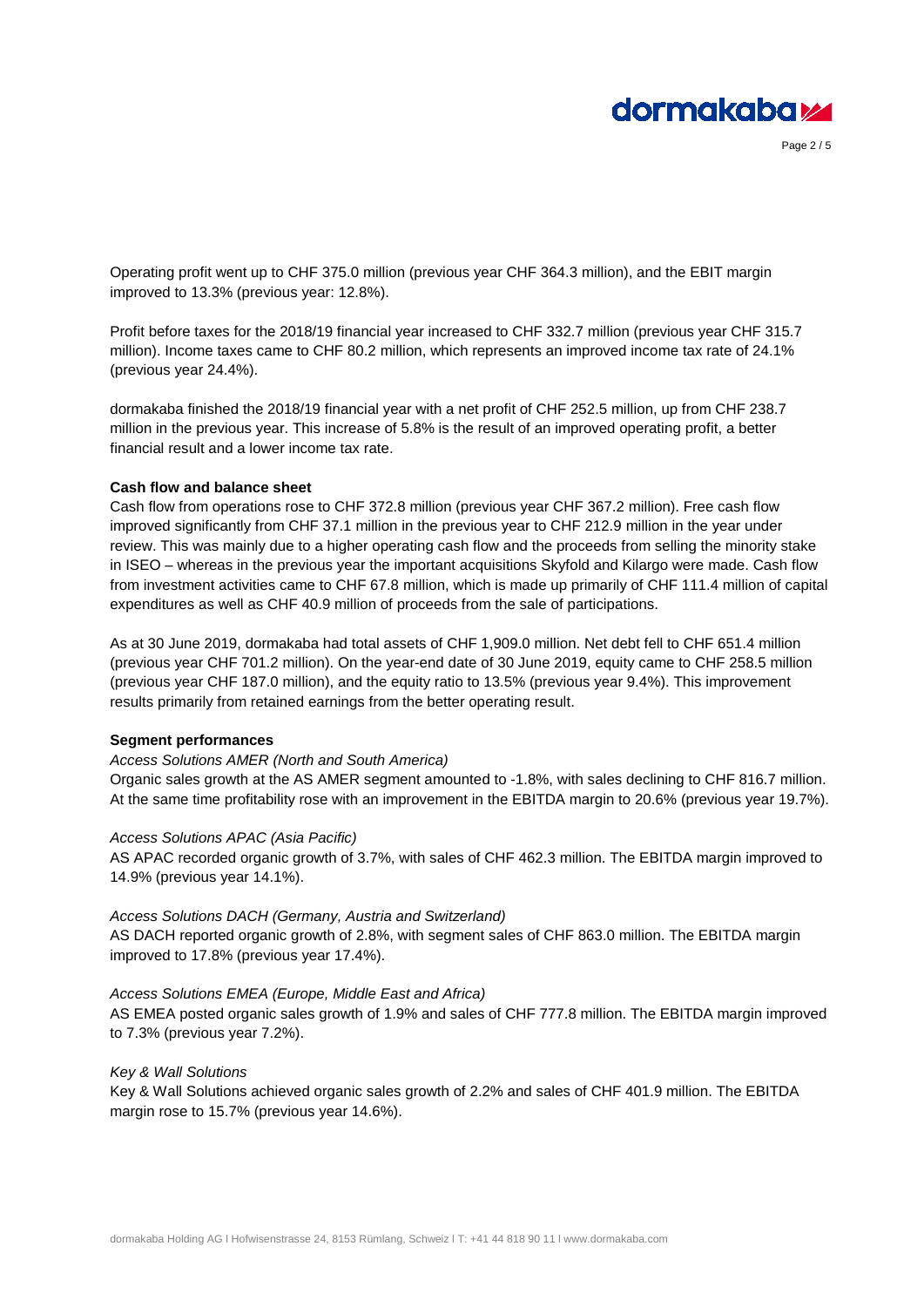

Page 3 / 5

# **Acquisitions and divestments**

Focus during the last financial year was the effort to achieve further improvements in the existing business portfolio's profitability. Thus, there were only smaller acquisitions made while divestments were to a greater extent. In October 2018, the 40% minority stake in ISEO was sold. The AS AMER segment sold parts of its US Door Hardware Service business in December 2018, because this business activity did not meet the expectations for profitability.

In June 2019, dormakaba announced the acquisition of Alvarado Manufacturing in the USA. The transaction was already closed by 31 July 2019. The acquisition is expected to have a positive impact on the EBITDA margin and on earnings per share from day one.

#### **Sustainability**

dormakaba made further good progress on sustainability during the 2018/19 financial year. It improved its management system for recording  $CO<sub>2</sub>$  emissions, for example. In response to the Science Based Targets initiative, dormakaba also pledged to define science-based targets for  $CO<sub>2</sub>$  emission reduction by 2020. Detailed information about sustainability management at dormakaba can be found in the 2018/19 Sustainability Report, which is being published today along with the company's Annual Report.

#### **Outlook**

dormakaba expects that the macroeconomic and geopolitical environment will remain volatile. Various factors, such as trade conflicts, a potential hard Brexit and an intensification of various political crises could significantly impact the macroeconomic environment and lead to a downturn at the global level, or in major regions.

Nevertheless, dormakaba plans to continue investing just as strongly in innovation during the financial year 2019/20. It also plans to channel significant resources into digital transformation with the aim to further strengthen the company's competitive position over the coming years within an increasingly digitalized environment.

dormakaba will continue to concentrate on profitable growth, with a focus on improving profitability still further. For financial year 2019/20, the company expects its EBITDA margin and organic growth rate to be above the previous year figures. The medium-term financial targets remain unchanged.

# **Proposals to the Annual General Meeting of 22 October 2019**

# *Dividend proposal*

The Board of Directors is proposing to the Annual General Meeting to approve a dividend of CHF 16.00 per share for financial year 2018/19, to be paid from reserves from capital contributions. With 50.3%, the proposed pay-out ratio remains in line with the Board of Directors' dividend policy, which is to distribute at least 50% of net profit after minority interests. After the dividend for the 2015/16 financial year still stood at CHF 12.00 per share, an increase has been proposed every year since.

#### *Elections to the Board of Directors*

All serving Board members, as well as Riet Cadonau as Chairman of the Board of Directors, are putting themselves forward for re-election at the upcoming General Meeting. After 15 years of tenure on the dormakaba Board of Directors, Rolf Dörig has announced that he will only be available for one further term. If re-elected, Hans Hess is set to continue as Vice Chairman and Lead Independent Director. The Board of Directors also proposes the re-election of Rolf Dörig, Hans Gummert and Hans Hess as members of the Compensation Committee.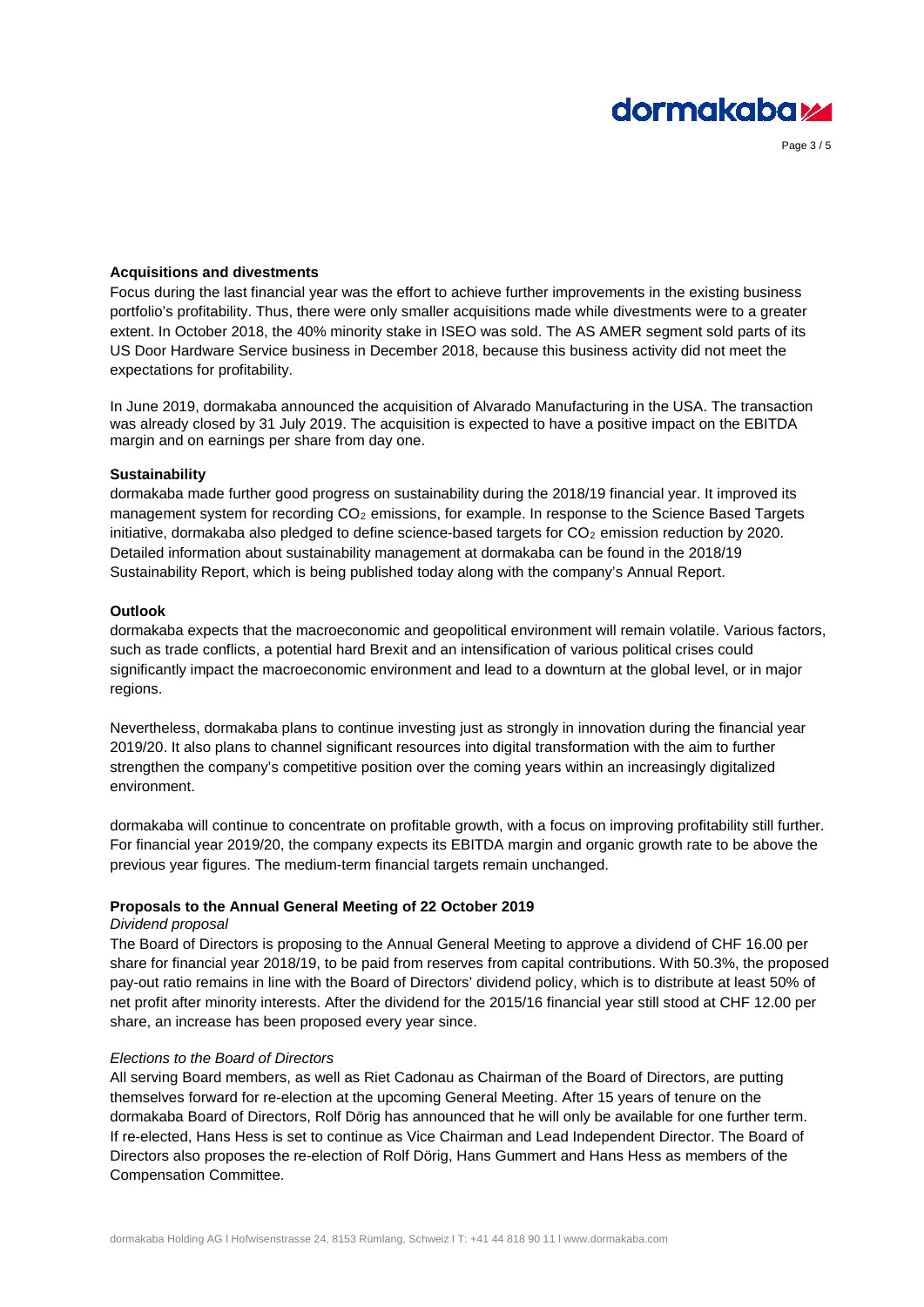

Page 4 / 5

# **Key figures of the dormakaba Group**

| <b>Financial year</b><br>ended 30.06.2019 |       | <b>Financial year</b> | in %             |
|-------------------------------------------|-------|-----------------------|------------------|
| 2,818.3                                   | 100.0 | 2,841.0               | 100.0            |
| 1.3                                       |       | 2.6                   |                  |
| $-1.0$                                    |       | 8.2                   |                  |
| $-1.1$                                    |       | 1.9                   |                  |
| 448.0                                     | 15.9  | 431.0                 | 15.2             |
| 375.0                                     | 13.3  | 364.3                 | 12.8             |
| 332.7                                     | 11.8  | 315.7                 | 11.1             |
| 252.5                                     | 9.0   | 238.7                 | 8.4              |
| 120.7                                     |       | 114.9                 |                  |
| 131.8                                     |       | 123.8                 |                  |
| $16.0^{1}$                                |       | 15.0                  |                  |
|                                           |       |                       |                  |
| 1,909.0                                   |       | 1,982.3               |                  |
| 651.4                                     |       | 701.2                 |                  |
| 2,932.8                                   |       | 2,908.0               |                  |
|                                           |       | in $%$                | ended 30.06.2018 |

1) Financial year ended 30.06.2019: proposal to the Annual General Meeting; in form of a distribution of reserves from capital contributions

The full annual report including consolidated financial statements as well as financial statements and the sustainability report for financial year 2018/19 of dormakaba Holding AG are available online at [report.dormakaba.com.](http://www.report.dormakaba.com/) The analysts' presentation is available at  $dk$  world/publications.

# Further information for: **Investors and analysts** Siegfried Schwirzer

Head of IR T: +41 44 818 90 28 siegfried.schwirzer@dormakaba.com

# **Media**

Christian Thalheimer Group Press Officer T: +41 44 818 92 01 christian.thalheimer@dormakaba.com